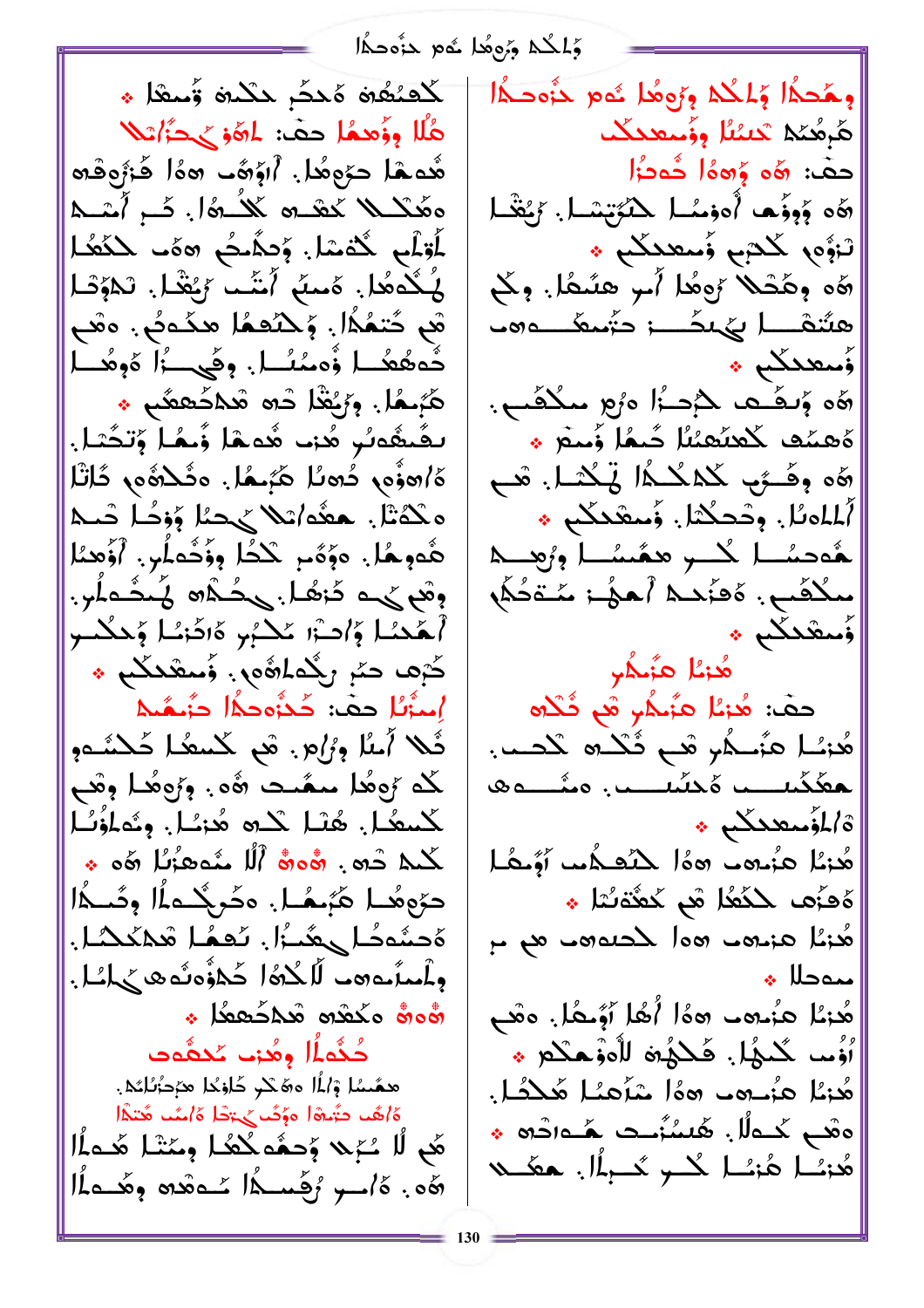وَلِمَكُمْ وَرُوهُا مُوم حزَّوحِهَ

كَعْبَا كَبِيلًا كَعْبَا. وَهُكْتُواْ كَبِيلًا هَكِدُومُا. لَا إِنُم هَٰىٰدًا كَلا دُكْلَ . وسَنهْأَاه وحُكْفًا هُ| هُوَيْكَ كُنْ . ثَلا إِنَّمَا تَأْرُفٍ وُهِنُّوهُوهِ ﴾ كْلُرُهُ! وِلَا ظُلَّا وَّسعَده و هُم مُّهُتْدًا وِهْنَى لَمْدَهِ. ئَكْسَدُ أَاحْضَـٰزْ ثَعْلَـٰمِ حُسِبُبْ . هُتَنفُماْ مَعْجِهْا وِوْْيِ أَلْ هَحكَبِ حُتِمْسًا وِمُسْتَوْمَاْ وَحْمَدْسَا كَةَتْتُلَاْ. ەكْهْكْدەت لاڭىغْدا شْتَع حلَّىقْتُ وَّجًا وَرِيْكُمُّا. وِنَـٰءوٖۤا لَكُـٰر ىُمْلا يُمِحُمْلُو \* كُنُه لَما وهُن، كَحْقُوب همَّسُا وْالْمَا دَيْكُر كَاوْكَا هرِّجَانُاتُهَ.<br>كَاهُد حَبَّدةا دَوِّضٌ كِجَرَّا كَاسُد هُتمَّا لمووَّر وتحشيا حككيا حَمكيب وِٱلمَوْهَــٰ: قَامَتُ وَهَـٰهَا مَا اللَّهُ وَهَـٰهَا هَـٰلَهَا «ەُما گُما ەلْا *أ*لمَ<sup>ِ</sup>قُومْ. ھَكُلا مَتْل لًا محَمَّدَـٰہِ كُلُّفَ كَلْسًا مِلَّوِقْدَـٰب. وحَـــزلم أَععُعُــــل هُــد هُ هدَّــــزلَم هُـد ومكمائل ؤُجَل ﴾ وَنَبِهِ دُهِ حَكْلُهُمْ أَمَنًى هَٰذُنِ هُوَ ھَٰنَگْلَا. ہُرۡہِی شَکۡہُہٖ لَمّٰہَکَٮ ہُنَا مَی وَعْتْلَ. كَيْ سُلُوْ إِنَّا وَهُدْوَوَهُوْ إِنَّا كَتْبَدْ لَّكُتْ مَكْعَنُوهِبْ. هِجُبَا لَكُنَّهِ رَجِيزًا وِتَكْتُمِرٍ وُءِدَدًا وُتِكْلُهِ أُفَّ هُءٌ \* هعَسْدُا وْٱلْمَا هَاهُم هَاسْكُمْ كَعْجَمْتُمْا. أَهُا دَّاظَّے ہُدرُود حُمتنَے ہوَ تَعددَکے وِرَّهِۥُّا: كَتْتُلًا: وِوَّسْعَنْكُتْ حقَّ: كَلَّلْا شُوْوِبُ لَهُوَوْل كْمَلَا ۖ فَوَٰا ۖ وَهُنَّكَ ۚ رُورَ هَا أَهْدَهَا ۖ .

لِكَــلا شَــع وُجِمْـا. هَــع لَلْـ يُــتِرِيهِ وكُلْحُمُـا مُلْحُمُـا هُو أُف لِمُكْـالِ. ەَھكْتْمَا ݣُــْ ھ مْلَا شْدَاعْتْزَا شْبَ مُکتَکَمُوں \*<br>هَـــم لَا سُــَمْ لا أَیْحُــم سُــوْم شَکَــوه وَهَدُه . حَتَّى هُـوَهِ ۖ هُـمَـٰهُ الْعَلَـٰه لًا هَدَهَّڪَــلا . هَــع لَّا سُــَدِيد وُاصْـع تَحَكَّفِ أَسِرٍ أَعْقَقُلُ. ثَكْلُه خُدماؤُه حكْرٌ هُداْه هُوْدًا فُاْت ﴾ .<br>ه**مَ**سُ*ا وْالْمَا هَاهُد هَامِيكُم كَعِغَتَيْهَا.<br>أَهُا قَاضَّع مَحَرُوف هُويتَيْنِ وَفَيْقِعِدَكْنِي* هگُنُّرُبُّا وتَكَلُّبُا حفَ: كُنزًا وِلًا وُهْدِ حككا كم كبثاً. تُموَّا مِنْصَيْحَةٍ ە<br>ئەسكىسە **ئ**ە هُــوهُــه مِــهُـــهِ . مـنُــمِ للصَّــوَ مــهُــم ك**ُس**لاُب ∻ هَ ۡمَٰلاَہِ ۚ داُه کٰٓئِلّ . حمّد کمّندُے اب كَسْلُو \*<br>هَزُّيْ | وَقُــدَوْدُلُو. لــكَاوْرِنْيَكْــد كْمْشْبْلْو \* مَعُل كُم مَةحَب. حمَّوهُا حَصَّما |وقدالمُكُب \* كَتُنبْهِ المُشَاهَبْ اللَّهِ مُنْ اللَّهُ اللَّهُ اللَّهُ اللَّهُ اللَّهُ مِنْ اللَّهُ وَالَّهُ الْ انٌ مِ مِنْ هُلَّا وكْكَار حقَّ: أَبُلَ إِبُلَ نُوهِؤُا لَم أَشَّى تَسْأَلُ وَتَذَكَّبُ. هُـْرَمْ وَهُوَا أَ حنّەھُكُلْ: ۆممھُـر ھُعمُـل حُزمَّىحُـلْ. ەھّەۋُا آلمۇھُــو كْرِهُــا. ەھُا ھُــع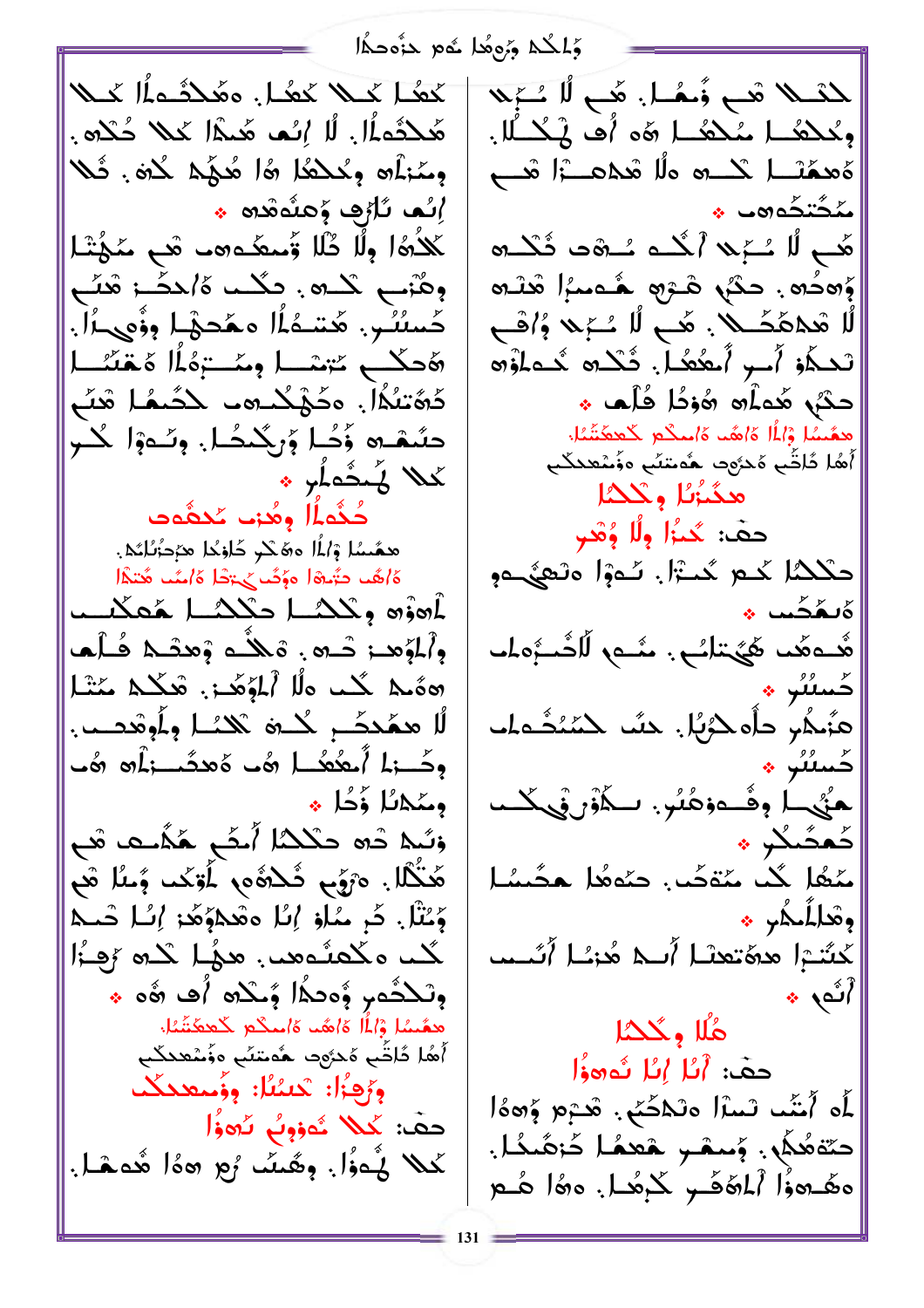وَلِمَكُمْ وَرُوهُا هُو حَزَّوهِمَا

محكّكم \* كُـرِ هُـُعصُـل همُسُـل كَـلا فَكُـحِ قُمطُم و وُرْهِكُمْ شَوْكُكُمْ . هَلْلُـْفَكُمْ **کے <sub>گ</sub>وھُا ∻** معكئا شمكتب حقَّ: كَرِمًّا وَحَسَّمُو هُّەھى كَبِلًا ٱلمُكَمَّن-. حرِّہِهُـا وَّحْـا ەكرېڭەلُّا. ەَ كْمُزْمَا أُهُتْعَبْ. وِتْحْشْرِ وَّسِعْلِ كَمِلاً كَنْكُرْمِكَ \* حَزْبٍ وُحُبًا وَحِسْبَدَدِهِ ﴾ ٱلمُحْزَبُ ه تَعَهُّكُكُمْ. ورُع 30\$ كُحعٌ; سَكْفَبٍ. ەدەۋدە ھىيقە ككىغا . دَّىب مْــەدُر دُهُىھُــا. وِهْدُـــلا ـمُــدوْرَه في مصْل جَمْعة صَمْرَ مِنْ الْمَــدُّلِ. رُهِهِ حَرَجَٰزًا مِنْتَمِهِ وَكَتَمَلَّهُ ﴾ كُمْ وُهِنَيْتِ رَوْءُ لِشَيْدِ رَجِّبٍ. رَوْهِ لًا هِنَّمَا ﴾ لاَ هُ ا. حَ ْحَبُّا رُامِ هِ هَا. أَلَّا تَعْلَلْ هُءْبِهُمْ ﴾ هُصْلًا هُـَٰٓىٰ حَهَّىصُـملُو. لمُعشَعِـكَمِ ةَرَكْمُلَّهِ. رُوهُم تَعفَّ كُبر. ەَحصَّ وَّسطَ كَلا ثُكْل ﴾ هُوصمُل كُلُّ كَمْسُمُ}. وَسُلافٌ كُلُّ أَمِلًا وِقُودَهُنُا. رُوهُا هَزَمِهُا. وِحْـ ثلاثكُلُم كُم شُمُلُ ﴾ الْمَدْمِنْدُا مِنْذَا حقَّ: هنُعدُا وَسَيْدَ *َلْأَهِ*دُكَ هُزَكَ حُهِجَٰزَلُمٍ. وَهَزَه 16 مُ حُمْلَ إِبَلَ. هَٰا هَ مَنْ أُسِرٍ وَجَلَاهِكَاتٍ. حنَّـب كُـم أُحعُّـا وْاهِـكَاهُوَّـــــــا. خُنُــو

أَوْحِكُبِ سُقَعُبِ مِمَّصْلًا فَوَهَزُسًا لحَكْعُل \* كْمِلا هُوْدُهِمَا. ٱلْمُكْكُبِ 1،0\$ كَلَائِل. دَ هُدُه، ها الله هلا الله عنها كَـــلا هَنْيَــا. ورُوهُــا تَــْفَـهِعْــو، \* لَأَعْلَىٰ مِنْ وَأُمِنَّاهُ الْمَثَلَّ كملا مَنْتِبِي. أَحْوْر 160 أحمدًا. وَأَسو يُدهدُا. ومَكَمُلاً أَيكُمِيهُومِ \* كَمْلا رُوهُا. ٱلْمَنْكُ ٱلْعَٰمْدَا. وِهُنَه رَوْهُمَا وَيَحْمَدْ. وِتْرْسَعَهِ إِنَّمَهُ هُمْ دٌ الْمُمَالِ لكلا فُنُوهَى. تعبْرا هُدْرًا مِنْتَبِي. وِهُو بِكَوْكُلِ. حَرَّوهُا وَجِبًا وَهُبُمُا  $\frac{1}{2}$ ایمان آبلگ حق: حِدُّه لِمَمَّا هُزَيْمِهُا مْدَمَّىك دەَه رُهزًا. وَهنَّا دُرْجُوماً. ەُھلَىك كَم أَهتَنِ حَكَمَّا وَعَقَبَاءُ كَمِعًا هُمْ وَتَحَدَّا إِنُـم، وَّحَمَّا هُم هُنسًا. حرِّهِهُـا هكْمِيْـْـهاْ هِوْتَعْـْـا \* Kjiîo لْكُلْامْ وَقُوْمِعُا هُنَلًا حَهُنَّدَمُارٍ. لَاعْنَـــــر وقَــــــوم كُــــــر. حرَّهِ قُــــا ەخرېگەڭل ھ لْمَشَبِ رَبُقْـا . دَادــَ ْا هَكْنَــْ لَل هُ جُرْوهُا هُجْعُبٍ . لَّالِمُوْا وِهَٰلَاتْنَا \* لَمْهِ أَنْثُمْ نَزْوِهِ. رُوهُا هُزُمُهْا. وِدْهِ رَّةُهِ هُدْأَوْكُلُّ. هُٰذِمُّا وَأَوْسَلِكُوهُ \* لَّكَ هَيْكُمْ وَشَوْءُ هُدَهُ مَدْ الْمَرْدَةِ مِنْ اوأەھب حَرْهُيڤل. وكتيهُــــــوْا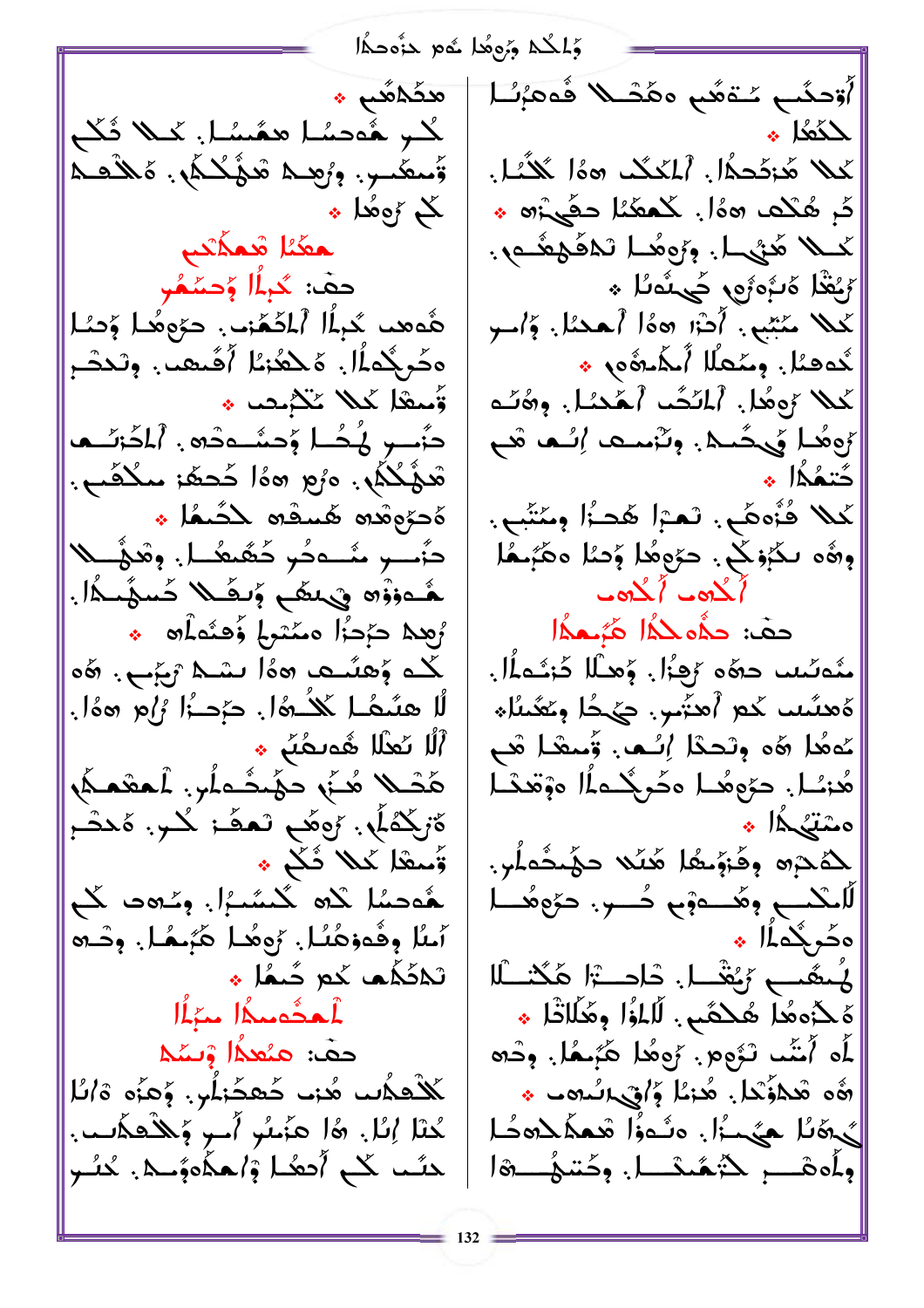وَلِمَكُمْ وَرُوهُا هُوم حَزَّوجُهُ!

لْمَحْمَىمْاً. كَدُرَا وَجَلَاهُا وِفَرْهْمَت هُم يُوتَحِبُ. وِفَيْءَهِ هَبُهُمْ وَهُوَهُمْ لَهُ كەدىككىب، ەُوھْدە أَدُّسًا مُدَهُسًا ة/اؤْمعدكُم \* كُنْمَلًا وهُنِ مُحفَّدت همَّسُا وَ*ا*لُمَّا وَهَ كُلِّ كَاوْكُمْ هَرِّدَٰزُلْكُمْ.<br>وَ*اهُد حَبُّدةَ أُ وَوَّحُد حُبَّرْهَا* وَ*اسُّد هُت*َدَ*ّا* ھُا مَکْسُمِ اُسِی ھُا نَھُ۔ اُسِی ھُا نُهُ: أَبِهِ. وَٰا كُمُ: أَبِهِ وَٰا مِكْ;ِنْتِ أَسِيم هُا هدَّسْـم أَسي). كَمَّسَزُّه أَا تَعَلَّكُمُ لَأَصَدُرٍ ثَلا يُتَّكُلُّ. وَضَبَرُا هُدُا هُلَارٖ هُداُ! هکُهُلا ثَلاَةُهٖ \* تسەۋەر ھُنگىب ھتَىدىشلى ھُسىزم لَّاجْدِيُّهِ) وَتَعَلَّكُمْ لَمُوهَا حَتَّى كَتَبِيكُمْ مَرْسَةَ شَرْكُمْ دُمِيةٍ فِي مَكْسِيلًا لِلْمُسْتَلَمَدِينَ وُهسُا وِمُدَدُّا هَـد هُــز، هُــع ھُنٌةمُسٍ. ە۞ت كَـعقَـدُه مىلُلُو وَّكْـا ەڭر آھڭەمىكا ÷ همَّسُلُ وَٱلْمَا هَاهُمَا هَامِيكُمْ لَكْمَعَتَبْدَا. أَهُا دَّاتَـٰٰٓٓٔ هَدْوَت هُوسَنِّی وَفُسْعدكـٚب وَالْمَدْهَب حق: هُوميْل كُ ، تَعَكَّـدُ أَهَٰذٍ هُــْزَا هُــتَوَٰهَـلًا . وِلًا رُضِّـل إِنَّــل كَلْحَرُنْــل وِمَحْجُنْـَـل وِلْمِحْمـــي ٱلْل وَسِدُّہٖت تَحتَنَلُ هُوَجِعُتُنَلِ. كَبِنَ أَسْلا أَمْلَوْا هَ هِكُسِيب ۞ه بِلُوْجُبَا. وِلَا إِنْسِ ھْدۇوُھ أَمْتُب ڪُلُو ھُـولُمِ ۽ شَكْلُـف ئَـارُڢٍ وُهِنُـوهُدهِ وِمَـٰٓ;اُا هُا هِجُـُـِهُ  $\therefore$  gog of

ەھْبْكىمْر آىكى . كْلَاھْ أَمىعىكْمە همَّسُل وِسۡهُـب كُــهِ كُمۡهَدُعَ بِ ەْھكىم سَتەتْمە ۆسۈسلار. سَمْعًا مَّةَصَّا وِهَٰٓئُمَـٰهُمِ ۚ. كَٰٓبِهُـا وَۚوَٰٓءُا ۚ هَـٰٓءِ وَّقْسُ: ەَقْتُلْ شَيْءَ هَلْتُكُلُّهَ: حَبْر وَّمثَدَا وِحُثَّمَثَّدَلُّهِ ﴾ هُلَّا وَرَجْزًا حقَّ: هُوَّةٍ الله هُ هُمْ هُمْ أهنَى لَده مكْتسْا. لهُنّي تَهِ هَكْمُ دَامِي وَالْمَ مُ مُ كَفَرُه ومُحْظُرُ. هَجْلُ هَ/هُد: حَدُّوي. وِهُـل وِسُلَسِيْهِ إِلْمَاثَةُ أَلِّ هُعِمُا وَهُدُووًا وقعكمكفُب ةُوةً وَجَد وَعَنْزَد  $\vert$ 20 a  $\angle$ 20 بِدْهِلُومٍ دُهُوْرًا. وَلَمِيْرًا كَبِلًا دَّجَا هَٰٓدُكُمَا وَٰٓاءَ هُوَدَمَٰٓا كَبِرٍ وُوَٰٓاً. وقي آه مئ متحده . ه هنگ لُّكْ هُ صُمُّلٌ وُوِتْعُدِ . شُكْسُوم تْعَ*تْ*رُو هُدْهُهُدًا. وهُ وَهُ هُدَهُ لَمْ يَ  $\bullet$   $\sim$   $\sim$   $\sim$   $\sim$   $\sim$   $\sim$ |إسرَّىًّا. حقَّ: حوَّة وَقِرًّا وَّجًا لِمُعطُ لِإِنْهُمْا. حمّدهُ وتُعمُعُا. وكحصّب حكايًة فسمال وهوؤا مَاْهِدُےممَاْلِ. مَكَلِّكُمْ كَيْمَةُسُلْ ەننأىسى ھُلائىسىمال ەاھنىسى لْمَدَّــدِمِيدًا لِكَفَــٰٓ; وَمِيكَــدُلَّا فِي الْهَ كَتْصَـْعْ كَلْمْ كَعْـْدَةُهِ، تَكْـُمْكْ هِـلْهُ وَّسعْد و كُبِراً مِدْهُمِعَتِيهَا. اهْتَ: كَبْ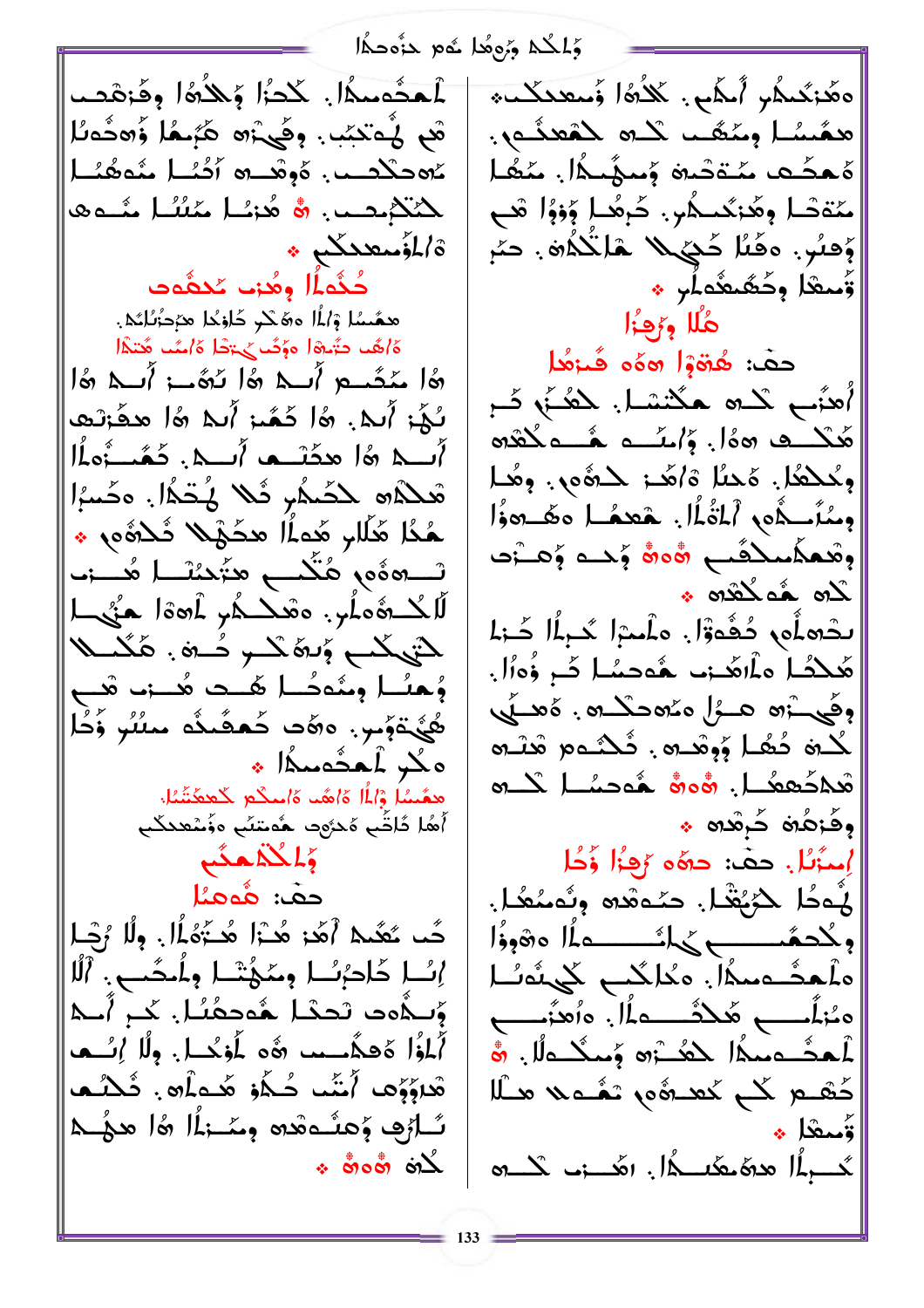وَلِمَكُمْ وَرُوهُا مُوم حزَّوجاً

كُنْمَلًا وهُنِ مُحفَّدت همَّسُا وْاٰ اَٰ هَ كُلْ كَاوْكَا هرِّجَانُا مَّا۔<br>16هَـٰ حَبَّـدَا هوَّضًـٰ حَبَّحًا 16هَنَـٰ هَـٰدَا ﴾ هَسُنُا ۖ كَـٰه عُشُّوٰٓا ۖ هُو أُو هُنْـًا . أَىم مَنْنَا دُدّ: أَىم كُر مْعِ مْتَنْدَا. اُه ۞ه هُحصُرٖ هُدحَٰ; شَنُرٖ کَـٰڔ مُـُـأَوْ أَبِيهِ. أَهِ أَوْقَيمُ مِنْ أَبِيهِ لَا مُنْزَمِّ لَمِنْ أَمْرِ لًا رجَّى \* خُكْرَه ۚ كَماؤُا هُمفَعِنُماُا كُم هَننُا . أُسِرِ وَهدُنَّى هُءَدسُا لَلْأَسْمَى كُــٰ; كلاً وهُ اللَّهُ مُعْسَمِين أَوْسِيمَ وَهُوَ هُسْءَب ەَھمَتَسُلُسا كُلْبِ ۞ه ھمَّتسَّبِ. ەڭڭىغ دَّىـدًا اُھــرَٰا ھَــەدىسُو كْــو a Kuçên Î همَّسُا وْالْمَا هَاهُم هَاسْكُمْ كَهْهَتْتَنَا. أَهُا دَٰاظَی هَدوَت هُمتنّی هزُمْعدكَب ولمعتمئم حقَّ: وَسَهُّا لَّا تَسَهَّا هُا مُنْ أَهُو وِكُلْكُمْ إِنَّكُمْ أَوْكُمْ ا هُبْعُلَ. لَكَلَّمَ: وِلْعَكَّبِبِ وَّسْعُدًا هَـرُمْ هُنْ الْمَصْلا فُنُوهُبِ وَوَهُب ەرگەكى. ەَدكىم ٱلمُؤْمَّد مَدَّوَّمْ مُ مُخْلَقَا. قَادَةً وَٱلْكُلُّهُ قَادَتِهِمْ: أَمَكْسِر سُمَالِ لَكَمُكُمْ \* هدهُ حَكْمِيدًا لِلصَّلا أَمْلَوَّهُ أَلْهِ وَلِي حِدَّوْ حكْدُهِ هُحهُا وِدَٰانُهاًا. حَبْ هَٰقَـا ەغدىكى زىمك للىكىغان ۋەۋە ومئىزا حكْنُحْلَ وِهْنَى ݣُوه حقَّوهكُمْ \* & حُثَّه\$ وهُن، حُكْم &

مِّ بَعَثَرا هُنَّ فَكْسُمْ دُرٍّ كَدَلًا حدهُ وَحَكْمًا. هُجِعُجَدُا وِتَعِمْدُ هْنْــٰه عْـفُدُطْ أُهوٰلُمــٰـب حكَرْهُــا ەشمئا ەھّقىرا تىلا. تىلاھا مُدَدَٰدُا وَثَنَعُـدُا ثَـٰذُوْبٍ. وَدَبْنُـلُ وُبِّقِعَا إِيَّا ۖ أَاتِسُكُا وَ حَيْاً . وَحَيْنَا ومِمَسْلًا ومِمْ زِمًا هُـزِبٍ وَالْمُؤْمِنِقَدِكْبِبِ ့ တဝတ حُذُه أُل وهُزِب أُهْزَىع ِ هُنَّى ٱلمُؤْسِعِدِكُمِ ۚ ذَا وُحَرَّةٍهُ هُ مَنْهُ ۚ كَلَّى .<br>هِمُسُا وُحَرَّةٍهُمْ هُوَمُ احْثَرِ وَسَعْا كَلا اتَّقَمُكَى حَمَّـ ۚ رُوهُــا ٱلْمُرْمِــهِ مِهْمٍ ۚ وَلَكْتَــا لمككا كهبه حُصْبِين وحُصَلاً ولَه ههم وه مَه للعلَم الله المتواجد الله عنه مستوى ه المكاتم كم مه هُوصُل كُـرِ كَـ; تَعُكُـلَ. وِمُبُرَــدُ آئُم كُنْبُمُعَمْسِ هَا حَضَنْهَا آَئُم هُم وُّىمَعَّى ِ بِ ـ هُەدىسُـــا كُــــو كَـــــلا لَّحْمَلُو \* وقثيه ونمفا حقَّ: فَلَمْتَ رَةُهِ لَمُؤْكَّدَهُ وِقَّرْوِيقُا لمَكْلَات كَتَبَ إِنَّدْهَلُنِ. وِنَدَوْا كُلِّ كَـــــلا ــأَوّلُـــرْهَــــــى . لَا هُــــزما ــأهـتـــا حَتمُكُو. لَا مِجْجِزُوا حُدلًا مْنَى. أَ30 رَّةُوا لِمُحَمَّدُ الْمُحَمَّدُ الْمُحَمَّدُ مَثَلًا \* لًا هنَّب مُعذَّوم كَلا أَهنَا. أَسُل وَٱلْكَاهَافِ وَلَٰٓا ثَاتَنَا. حَكَّوْنُكُو نُعْمَّى مَّهُتْما. هَنُــو تَعَشَّــه هُءَحَمُنُـا. حلًى هُحُا أَمرٍ وَهذُ أَلمَ كَهسَّمَا |وحُكْمِ هْنُو \*